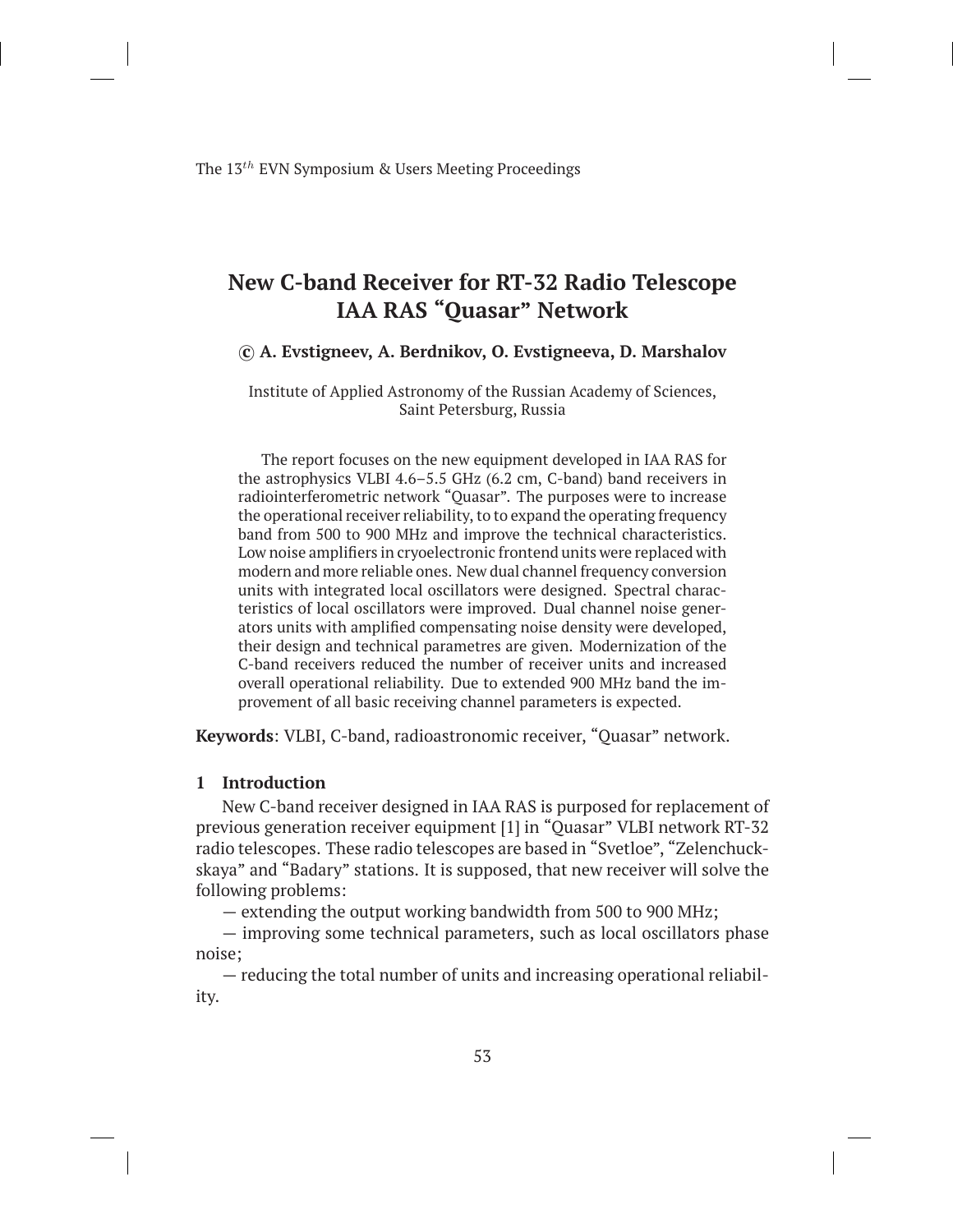## **2 Receiver units**

Schematic diagram of new generation C-band receiver is shown on the Fig. 1.

It includes units following:

— cryoelectronic frontend unit for primary amplification of signal with minimum noise;

— FCU (frequency conversion unit) for downconversion of input 4.6–5.5 GHz C-band to 100–1000 MHz. New FCU is dual-channel with integrated local oscillator;

— NGU (noise generation unit) for generation of amplitude calibration signal. This signal injects to calibration input of cryounit. New NGU is made dual-channel;

— PCM (power, control and management) subsystem units, including power unit, control unit and distributing unit. These units supply voltages, produce control commands and gather status information from all receiver units.



Fig. 1. New C-band receiver block diagram

For connecting PCM subsystem with central computer supervisor unit is used. The supervisor unit is able to communicate with 10 sets of PCM subsystem simultaneously.

## **3 New receiver units**

Noise temperature and gain of cryounit have the most influence on the total system parameters. New cryounits of extended bandwidth (from 4.6 to 5.5 GHz) has  $30 \pm 1$  dB gain and noise temperature below 15 K.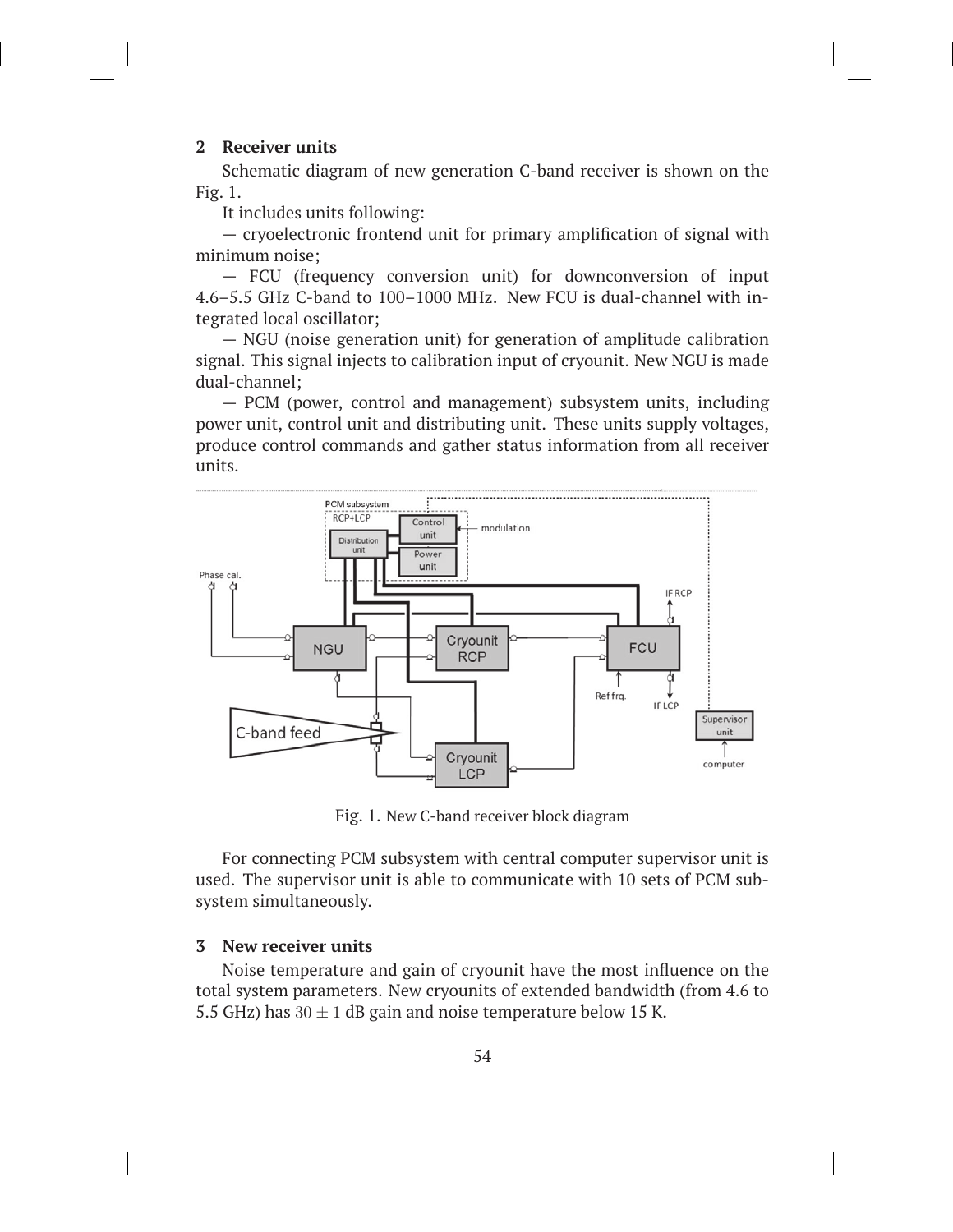These requirements were met due to use of new LNAs. New LNAs are isolated with ferrite circulators and contain integrated directional couplers. For these LNAs new secondary power supply sources were implemented. All remained parts of cryounit, such as cryostat with coldhead, waveguide signal input and coaxial calibration input and signal output, were not changed. One cryounit works with one circular polarization of input signal.

For improving parameters of FCUs new design technology was used. Main operation principle of unit is the same as in old system. Signal amplified by cryounit in 4.6–5.5 GHz band is pre-filtered, amplified, mixed with LO tone at 4.5 GHz, and amplified with filtering to 100–900 MHz IF band. In order to function as Dikke-type radiometer mode, FCU has the controllable switch, attenuator and circulator chain at the input. Instead of connecting separate coaxial modules, all this equipment was developed as microstrip modules and packed in channel subunit. This solution has drastically lowered the dimensions and mass of channel equipement, providing enough space to place two channel subunits in one old-dimensioned case. LO was also developed as relatively small subunit based on microstrip technology. This device has two outputs and provides tone with improved parameters. According to measurements data given, phase noise and total jitter was decreased in comparison with the old LO units.

New RF submodules required new supply and control equipment, which was developed and placed in the same unit. Some additional functions as secondary power voltages control, temperature monitoring and reference frequency lock detection were added. Unit thermal stability equipment uses the separate power and control interface. It was replaced from unit to PCM. Thus the unit contains only executive part (Peltier battery) and sensor. Unit requires the standard power supply of +24 V and consumes 0.8 A.

Like the FCU submodules, NGUs were developed as microstrip modules. In these modules two IMPATT diodes generate noise in 4.6–5.5 GHz band, which is adjusted by p-i-n-attenuators with voltage control. One of diodes generate relatively high (200000 K and more) noise for compensation in Dikketype radiometer mode and another produces low calibration noise (20000 K). In addition to this, external picosecond pulses of phase calibration signal are also mixed. Total signal is injected to receiver input through cryounit calibration port, with 25 dB loss at the directional coupler. Total compensating noise measured at subunit output exceeds 1000000 K.

### **4 Parameters**

Laboratory measurements of cryounits confirmed the parameters preassigned. Unit tested has 10 K of noise temperature, measured by hot-cold match load method. The gain and coupling is in limits required in 4.6–5.5 GHz